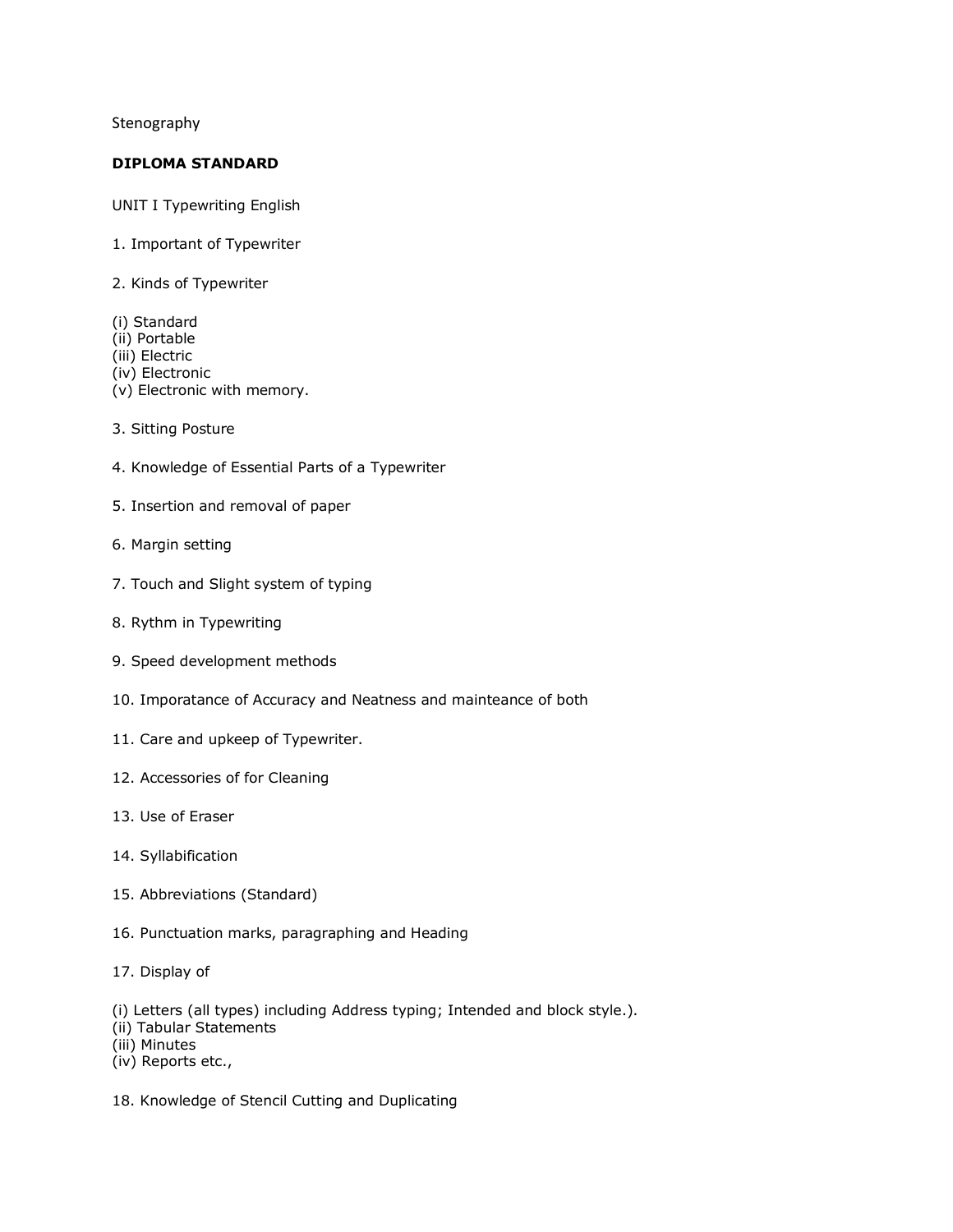(i) Manual Duplicator (ii) Electrical Duplicator (iii) Electronic Stencil Cutting (iv) Photo copying.

UNIT II SHORTAND (ENGLISH):-

- 1. Important of Shortand
- 2. Emphasis on phonetic system
- 3. Tools requied for good shorthand writing
- 4. Sitting posture
- 5. Knowledge of the complete set of instructions and rules contained in the Shorthand Instructor.
- 6. Note Taking techniqeus
- 7. Common errors of English words and Shorthand outlines.
- 8. Transcription techniques and vocabulary of new outlines
- 9. Techniques in speed development
- 10.Technique in Machine Transcription.

UNIT III Modern Office Applicane

- 1. Telephone
- 2. Typewriter-Manual Standard,Portable Electrical,Electroni,Electronic with memory
- 3. Adding and Calculating Machine.
- 4. Addressing Machine
- 5. Folding Machine
- 6. Stamp Affixing machine
- 7. Franking machine
- 8. Envelope Sealing machine.
- 9. Duplicating machine
- 10. Cheque writer
- 11. Dictating machine or Dictaphone
- 12. Telex and Teleprinters
- 13. Cash Register
- 14. Time Recorder
- 15. Letter Opener
- 16. Sorter for Duplciating machiens
- 17. Computer

UNIT IV Postal Requirements:-

- 1. Inland psot (all kinds)
- 2. Foreign post
- 3. Money Orders and Postal Orders (all kinds)
- 4. Tele-Communication
- 5. Post Office Savings Banks
- 6. Small Savings Scehemes.

UNIT V Filling Systems:-

- 1. Aims of filing system
- 2. Essential of a Good Filling System